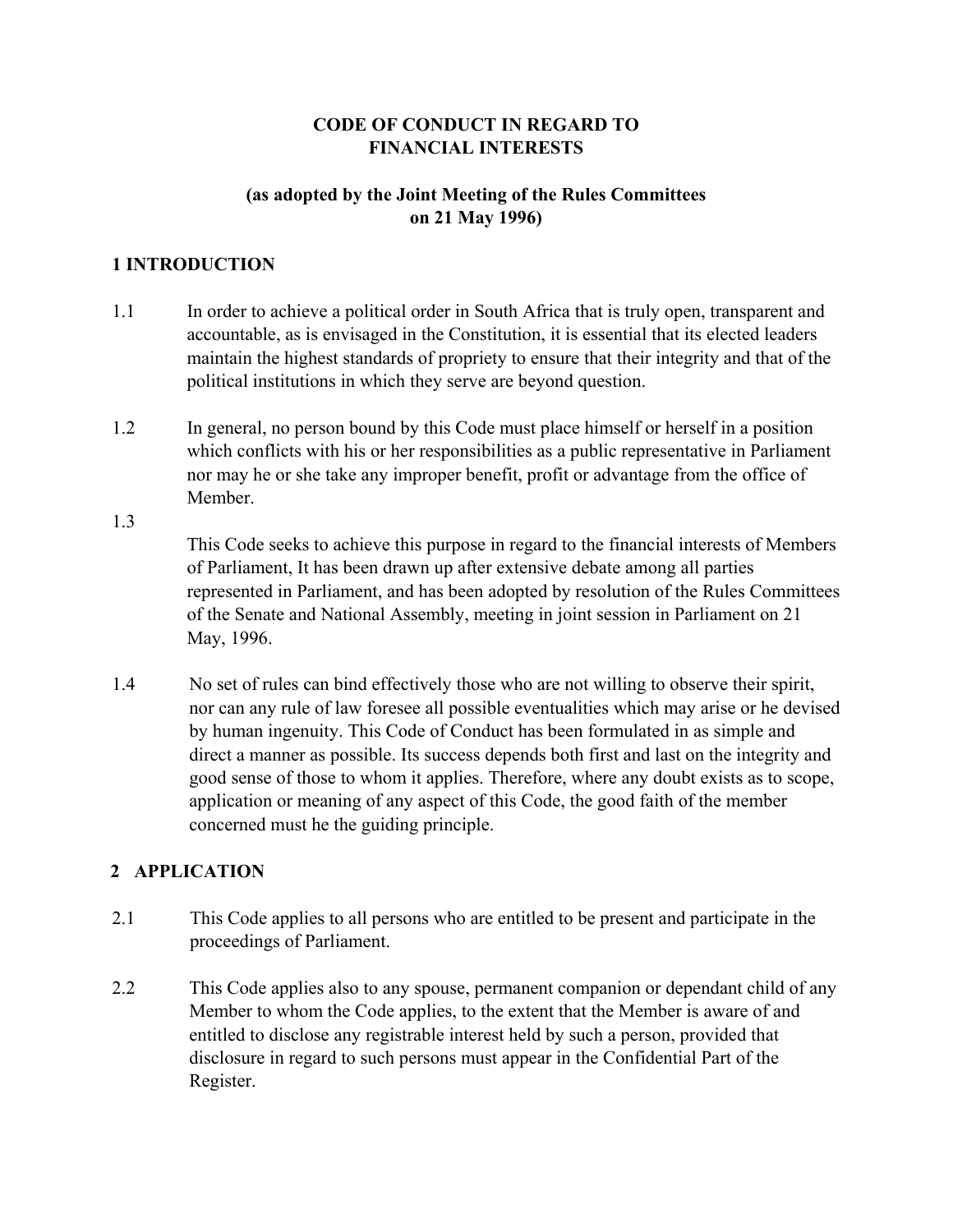2.2 Any person who is publicly acknowledged by a Member as a companion" must be regarded as a "permanent companion" for the purposes of this Code.

#### **3 REGISTRATION AND PUBLICATION OF MEMBERS' INTERESTS**

A Joint Committee, to be known as the Committee on Members' Interests (hereafter "the Committee") must be established and must meet within twenty days of the approval of this Code.

- 3. 1 The majority party in the National Assembly must have one representative more than the combined total of representatives of all other parties on the Committee.
- 3.1.2 Each member of the Committee must swear or affirm before the Presiding Officers that he or she will comply with the requirements of confidentiality where applicable.
- 3.1.3 The Committee must elect a Chairperson and Deputy Chairperson from among its members at its first meeting, who must fulfill the duties associated with their offices in the manner prescribed for Chairpersons of Committees of the National Assembly, but are not entitled to the normal financial benefits of such office.
- 3.1.4 The Committee is quorate if half its members plus one are present at any meeting, and must meet from time to time, but at least monthly during Parliamentary sessions.
- 3.1.5 The Committee has the following functions:

3.1.5.1 the overall supervision of the compilation and publication of the Register of Members' Interests (see para 3.2 below);

3.1.5.2 the determination of any complaints in regard to the disclosure of Members' Interests,

 3.1.5.3 the recommendation of any sanctions to be imposed on Members for contravention of any aspect of this Code;

3.1.5.4 the interpretation of and the giving of advice in regard to the operation of this Code either generally or upon request by a Member;

3.1.5.5 the reporting on the operation of this Code to Parliament, as the occasion demands but at least annually; and

3.1.5.6 any other functions reasonably required for the effective administration of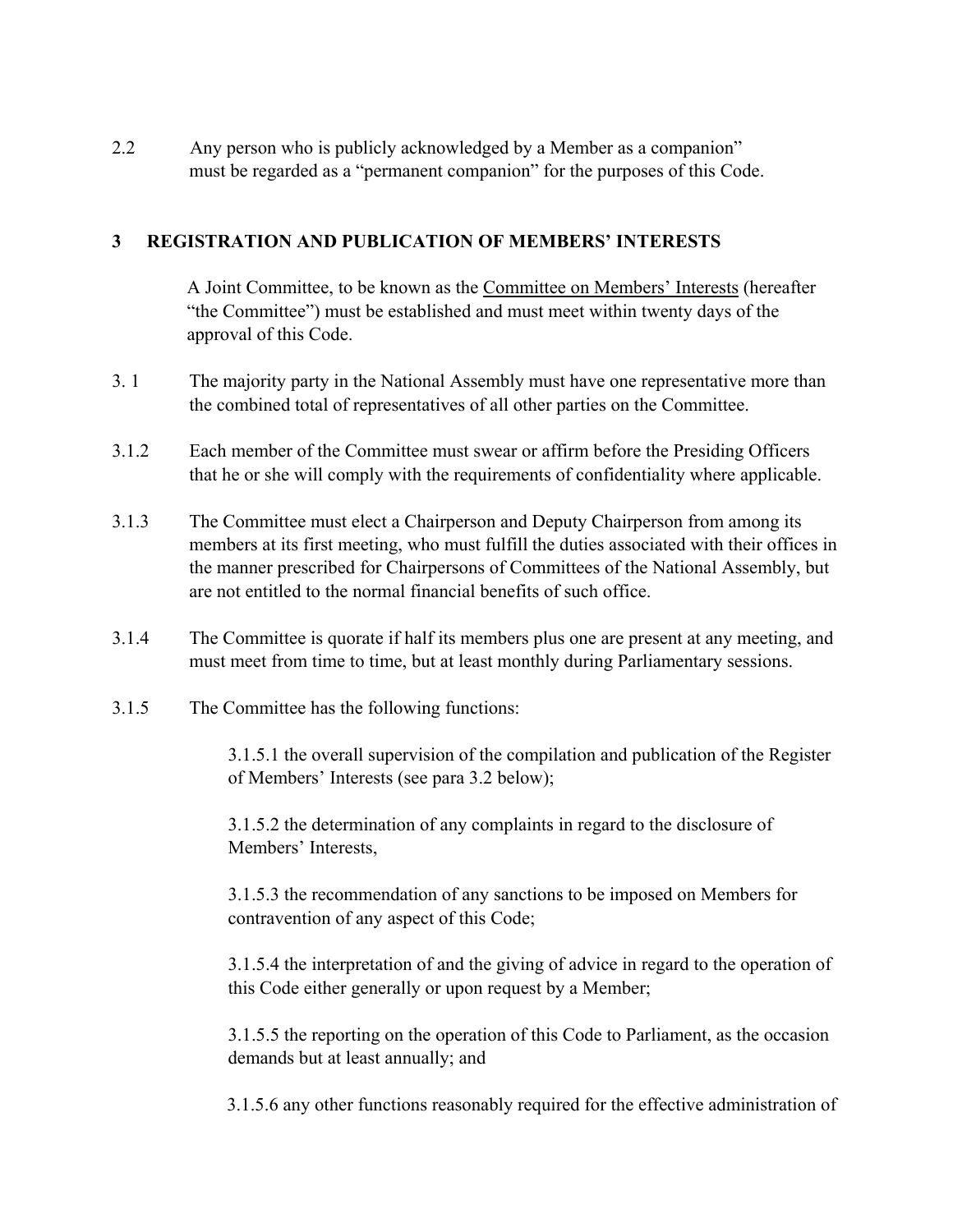this Code.

- 3.1.6 In discharging its functions, the Committee has the power to summon any person to appear or to produce documentary evidence before it and to answer questions put to him or her
- 3.1.7 The Committee must be served by a senior official on the staff of Parliament, to be known as the Registrar of Members' Interests (hereafter "the Registrar"), appointed by the Presiding Officers after consultation with all the political parties represented in Parliament.
- 3.1.7.1 The Registrar, and such support staff as may be approved -

 3.1.7.1.1 must make all arrangements in regard to meetings of the Committee, on instruction from the Chairperson;

 3.1.7.1.2 must open, compile and keep safe and up to date the Register of Members' Interests and must not divulge any information in the Confidential Part of the Register improperly;

3.1.7.1.3 must carry out all other administrative duties in regard to this Code and as required by the Committee from time to time, including the giving of advice to Members as to the operation of the Code, and

3.1.7.1.4 must at all times display the highest level of integrity and impartiality in the execution of his or her duties.

3.2 A register, to he known as the Register of Members' Interests (hereafter "the Register") must be opened within thirty days of the adoption of this Code.

> 3.2.1 All registrable interests, as described in Section 4 of this Code, must be entered in the Register in the manner prescribed by the Committee from time to time.

> 3.2.2 Without detracting from the discretion of the Committee as to the form of disclosure of registrable interests, all Members must in the prescribed manner -

> 3.2.2.1 make their initial disclosure in the Register within thirty days of the opening of the Register or their election to Parliament, provided that initial disclosure must reflect registrable interests as at the date of such disclosure, including all gifts and hospitality received from the date of the adoption of this Code by the Joint Meeting of the Rules Committees of Parliament; and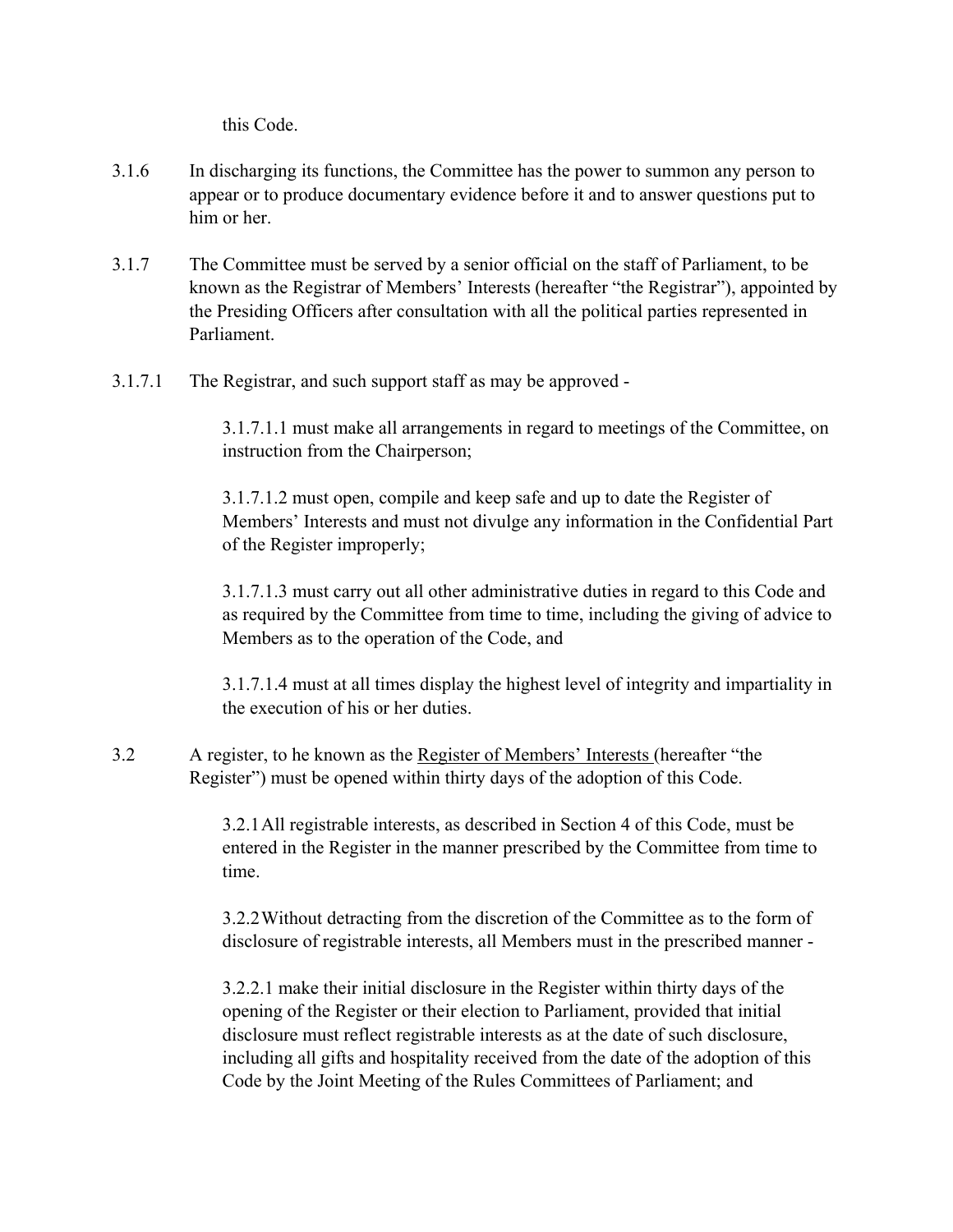3.2.2.2 update their entries at annual intervals thereafter, with the exception of the receipt of gifts or hospitality, which must be entered by the end of every second month in each calendar year.

3.2.3 The Register must be in two parts, a Confidential and a Public Part.

3.2.3.1 Registrable interests described as "confidential" in this Code or those deemed "confidential" for good cause by the Committee must be entered in the Confidential Part.

3.2,3,2 All other registrable interests must he entered in the Public Part of the Register.

- 3.2.4 The Confidential Part of the Register must lie open for inspection by any member of the Committee in the office of the Registrar during normal working hours, provided that no information contained in the Confidential Part may be disclosed to anyone other than a member of the Committee, and provided further that, if any member of the Committee is found to have breached such confidentiality, he or she will he liable to a reduction of up to thirty days' salary and will he ineligible to serve on the Committee after that.
- 3.2.5 The Public Part of the Register must lie open in the office of the Registrar for inspection by any person during prescribed hours of each normal working day, provided that the Public Part of the Register must be published for general distribution sixty days after the opening of the Register and on I April of each year after that.
- 3.2.6 The Committee must investigate and implement the means for the widest possible dissemination of the information contained in the Public Part of the Register', including the use of computer and other electronic technology-

## **4 REGISTRABLE INTERESTS**

- 4.1 All financial interests of the type stipulated below must he disclosed by every person bonnet directly by this Code and included in the Register. Such interests are "registrable interests" in terms of this Code.
- 4.2 In addition, whenever a Member has a direct and specific pecuniary interest in a matter being debated or voted on in any Parliamentary forum or is making representations to a Minister of government, governmental department or parastatal organisation, he or she must declare such an interest and must not participate in any such debate, vote or representation after such declaration.
- 4.3 The following categories of registrable interest must be disclosed separately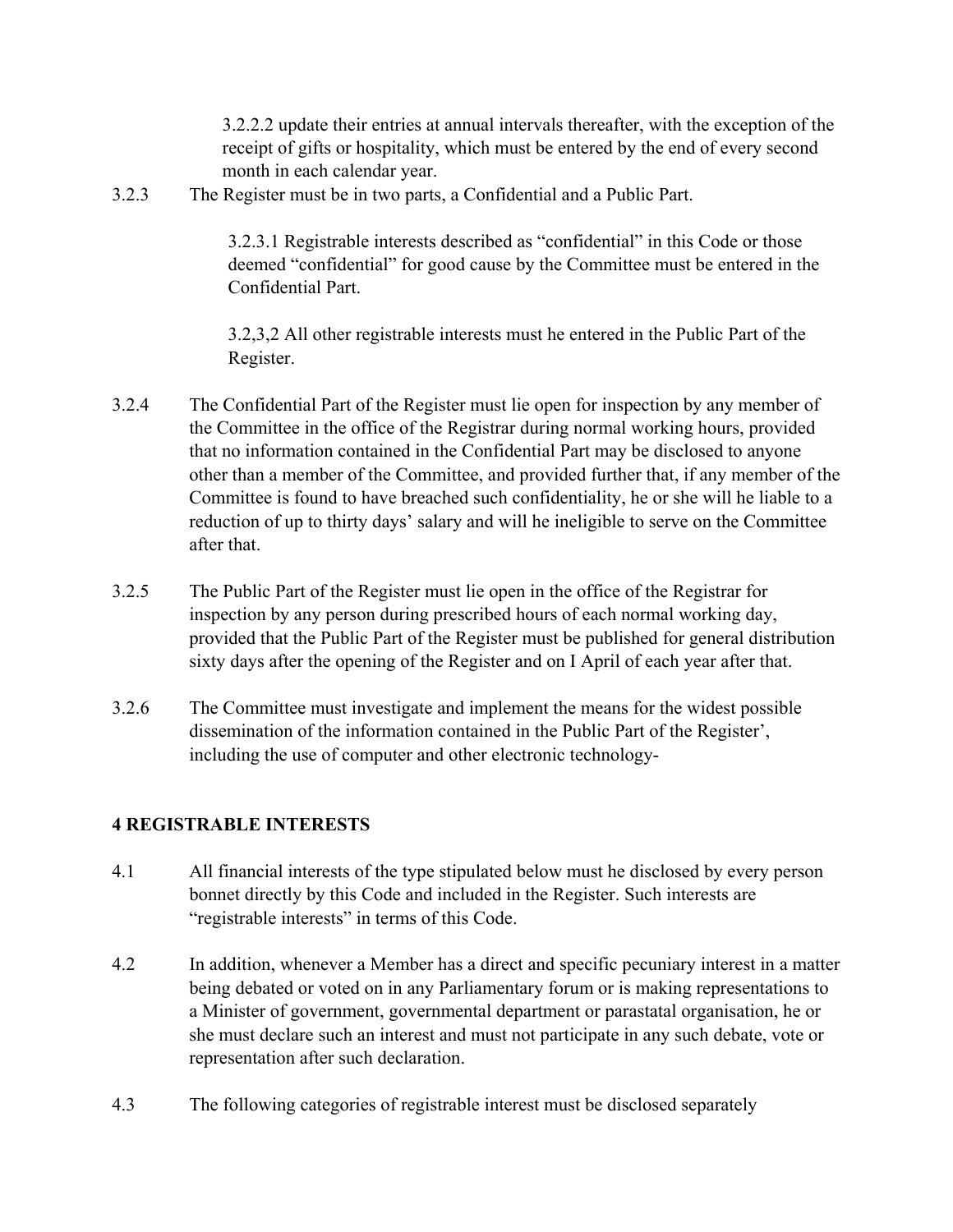4.3.1. Shares and other Financial Interests: the number, nature, nominal value and company in which held of any type of shares in any public or private company, provided that financial interests held in any other corporate body recognised by law must be disclosed in the Confidential Part of the Register;

4.3.2 Remunerated employment outside Parliament: the employment for remuneration and the name and type of business activity of the employer of any Member outside Parliament, which must he sanctioned by the political party to which the Member concerned belongs and which must not be incompatible with that Member's function as an elected public representative, provided that the extent of such remuneration must be disclosed in the Confidential Part of the Register;

4.3.3 Directorships and Partnerships: the holding of office of director in any corporate body and the membership of any partnership recognised by law and the name and type of business activity of the corporate body or partnership where the receipt of remuneration is a consequence of or associated with holding such office or being such a member, provided that the extent of such remuneration must be disclosed in the Confidential Part of the Register;

 4.3.4 Consultancies: the holding of a consultancy or retainership of any kind, the name and type of business activity of the organisation concerned, and the value of any benefits derived as a result;

 4.3.5 Sponsorship: the source, description and extent of the provision of financial sponsorships or assistance directly to a Member from non-party sources;

 4.3.6 Gifts and Hospitality: the receipt, description, value and solicit of any gift with a value in excess of R350 or gifts from a single source which cumulatively exceed the value of R350 in any calendar year or hospitality intended as a gift in kind, including such gifts and hospitality from an external source to a spouse, permanent companion or dependant child of a Member, provided that personal gifts within the family and hospitality of a specifically traditional or cultural nature need not be disclosed;

 4.3.7 Benefits: the receipt and source of any other benefit of a material nature, provided that the value of such benefit must be disclosed in the Confidential Part of the Register;

 4.3.8 Foreign Travel: the undertaking of all travel abroad (including a brief description of the journey and sponsor), other than personal visits paid for entirely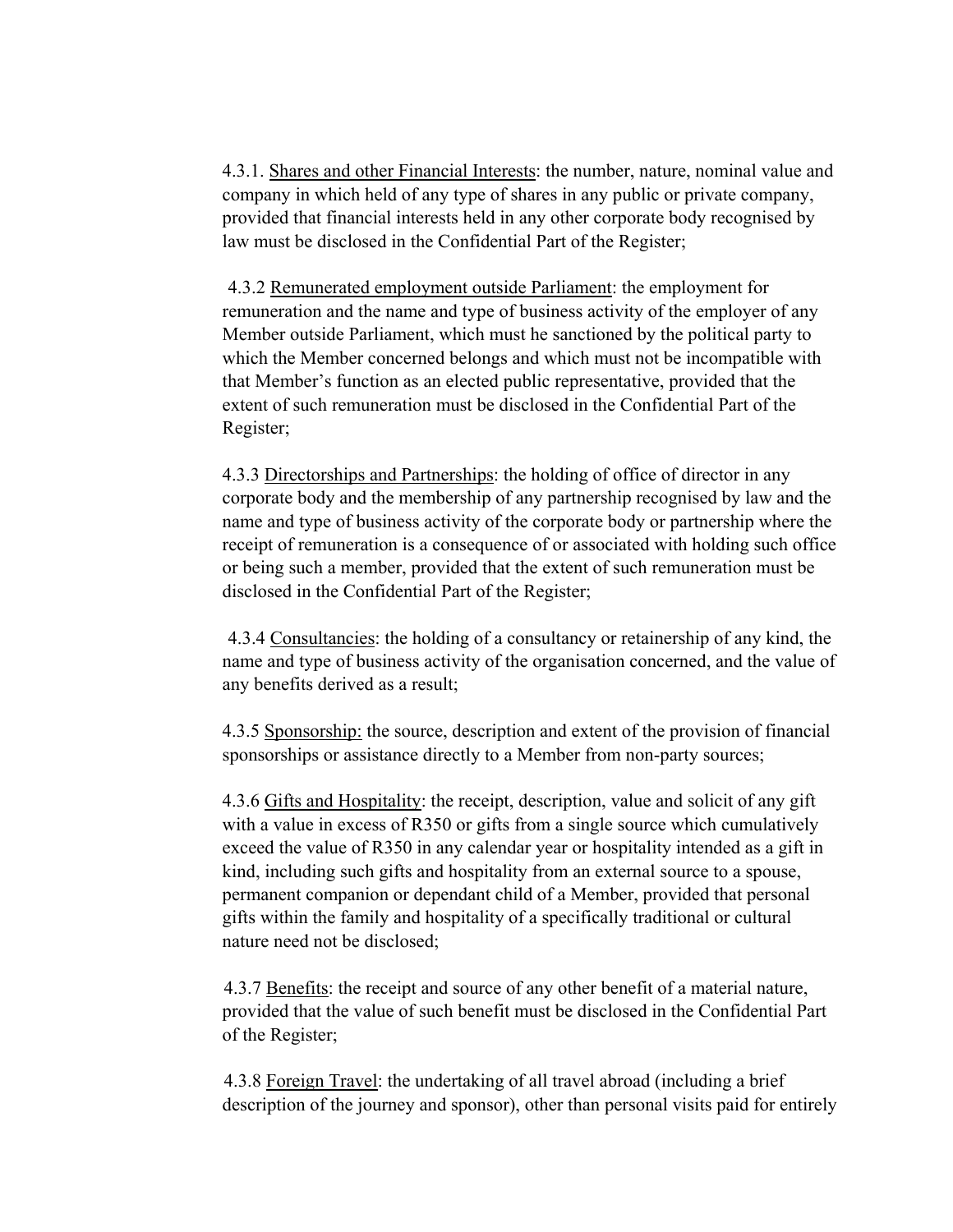by the Member himself or herself, business visits unrelated to the Member's role as a public representative, or formal visits paid for by the Member's political party, provided that a registrable visit may be entered in the Confidential Part of the Register where its nature so requires.'

 4.3.9 Land and Property: any interest in immovable property, wherever situated, including private residences, vacation homes and any other landholding, provided that only the description, area in which situated and extent of the property need be disclosed and that such details in respect of private residences only may be entered in the Confidential Part of the register, and

 4.3.10 Pensions: the receipt and source of a pension of any description, whether funded privately or publicly, provided that the value must be disclosed in the Confidential Part of the Register.

4.4 Where any doubt or discretion exists in respect of the registrability of a financial interest, the Member concerned must act at all times in good faith.

## **5 ENFORCEMENT OF THE CODE**

- 5.1 The Committee, acting on its own or on a complaint by any person through the office of the Registrar, must investigate with due expedition any alleged irregularity in regard to the disclosure of financial interests of Members registrable in terms of this Code,
- 5.2 The Committee may adopt whatever procedures it deems reasonable injustice and fairness (including a consideration of any expenses incurred) in conducting its investigations, but must hear at least the complainant and the Member in respect of whom the complaint is lodged, which hearing must be in closed session unless the Committee decides otherwise.
- 5.3 The Committee must make a full and considered finding supported by reasons on the validity of any complaint at the conclusion of its investigations, which it must make public, together with any sanction to be imposed', and must, if the hearing was in closed session, also supply an adequate summary of the facts.
- 5.4 The Committee must at the same time recommend the imposition of one or more of the following penalties where it has found that a Member has contravened this Code: a reprimand; a fine; a reduction of salary or allowances; the suspension of privileges or a Member's right to take his or her seat in Parliamentary debates or committees, provided that the amount of any such fine or reduction may not exceed the value of thirty days' salary, nor may such period of suspension exceed fifteen days at a time.